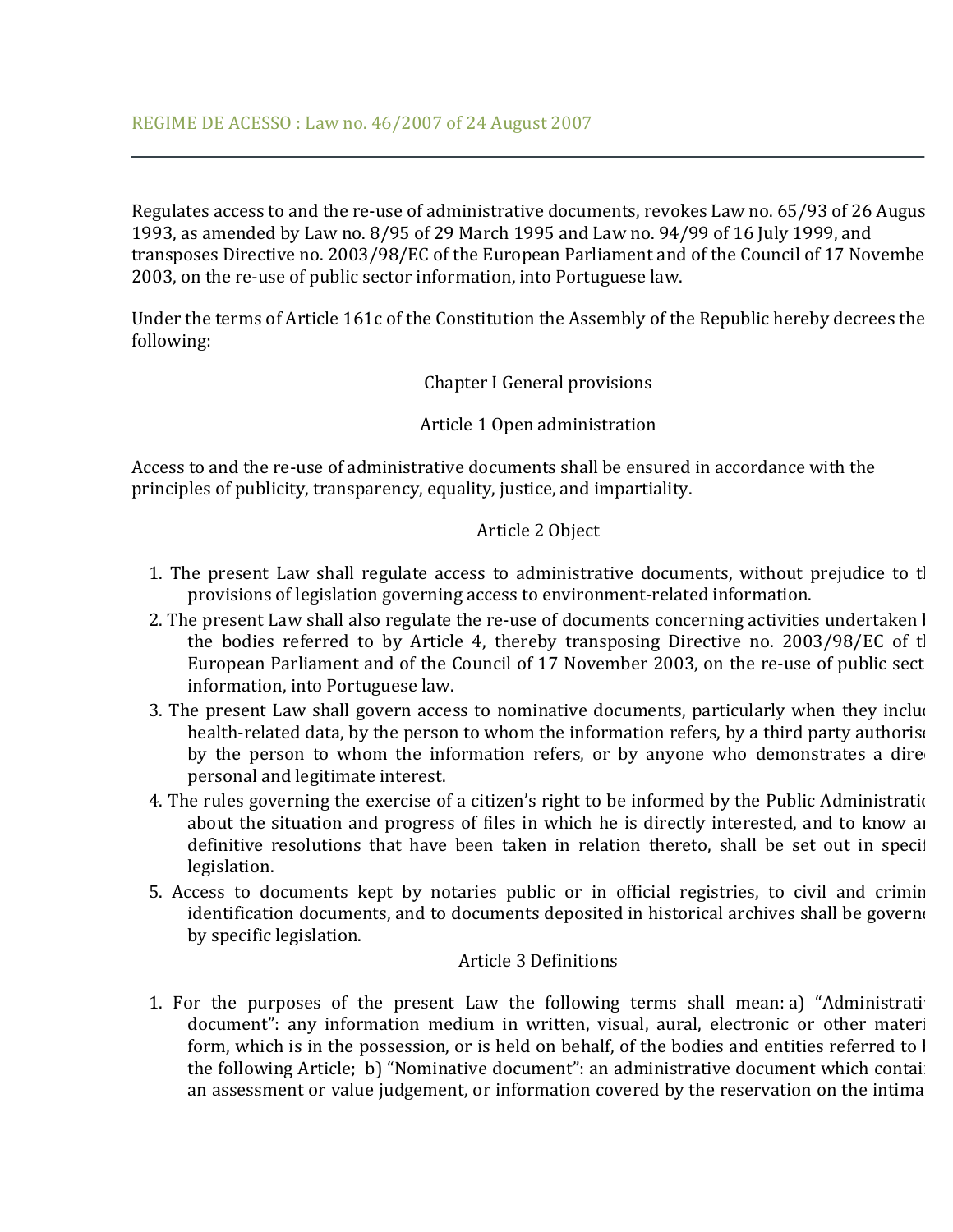of private life, about an identified or identifiable natural person.

2. For the purposes of the present Law the following shall not be deemed administrati documents: a) Personal notes, sketches, notations, and other records of a similar nature; Documents which are drawn up as a result of administrative activities, particularly tho concerning meetings of the Council of Ministers and Secretaries of State, and the preparation thereof.

## Article 4 Scope

- 1. The present Law shall apply to the following bodies and entities: a) Bodies which belong to the State and the autonomous regions and form part of the Public Administration; b) Other bodi which belong to the State and the autonomous regions, to the extent to which they perfor materially administrative functions; c) Bodies which belong to public institutes and publeassociations and foundations; d) Bodies which belong to state-owned companies: e) Bodi which belong to local authorities and to their associations and federations; f) Bodies which belong to regional, inter-municipal and municipal companies; g) Other bodies which engage administrative functions or exercise public authority.
- 2. The provisions of the present Law shall also apply to documents held or drawn up by any bod which possesses legal personality and has been created to fulfil needs of general interest th do not possess an industrial or commercial nature in a specific manner, and to which any the following circumstances applies: a) The majority of the funding for the body's activities provided by any of the entities referred to by the previous paragraph or the prese paragraph; b) The body's management is subject to a control by any of the entities referred by the previous paragraph or the present paragraph; c) More than half the members of the body's management or supervisory boards are appointed by any of the entities referred to  $\mathbf b$ the previous paragraph or the present paragraph.

Article 5 Right of access

Everyone shall possess the right of access to administrative documents without the need to state an interest, to include the rights of consultation, reproduction, and information as to the administrative documents' existence and content.

Article 6 Restrictions on the right of access

- 1. Documents which contain information, knowledge of which is deemed capable of endangering damaging the internal and external security of the State, shall be subject to prohibited acce or access with authorisation, for such time as is strictly necessary, by means of the classification as such in accordance with specific legislation.
- 2. Access to documents concerning the confidentiality of legal proceedings shall be governed  $\mathbf b$ specific legislation.
- 3. Access to administrative documents which are preparatory to a decision or which are included incomplete files may be delayed until the decision in question is taken, the file is archived, one year has passed since they were drawn up.
- 4. Access to inquiries and investigations shall occur after the time period for any disciplina proceedings has passed.
- 5. Third parties shall only possess the right of access to nominative documents if they are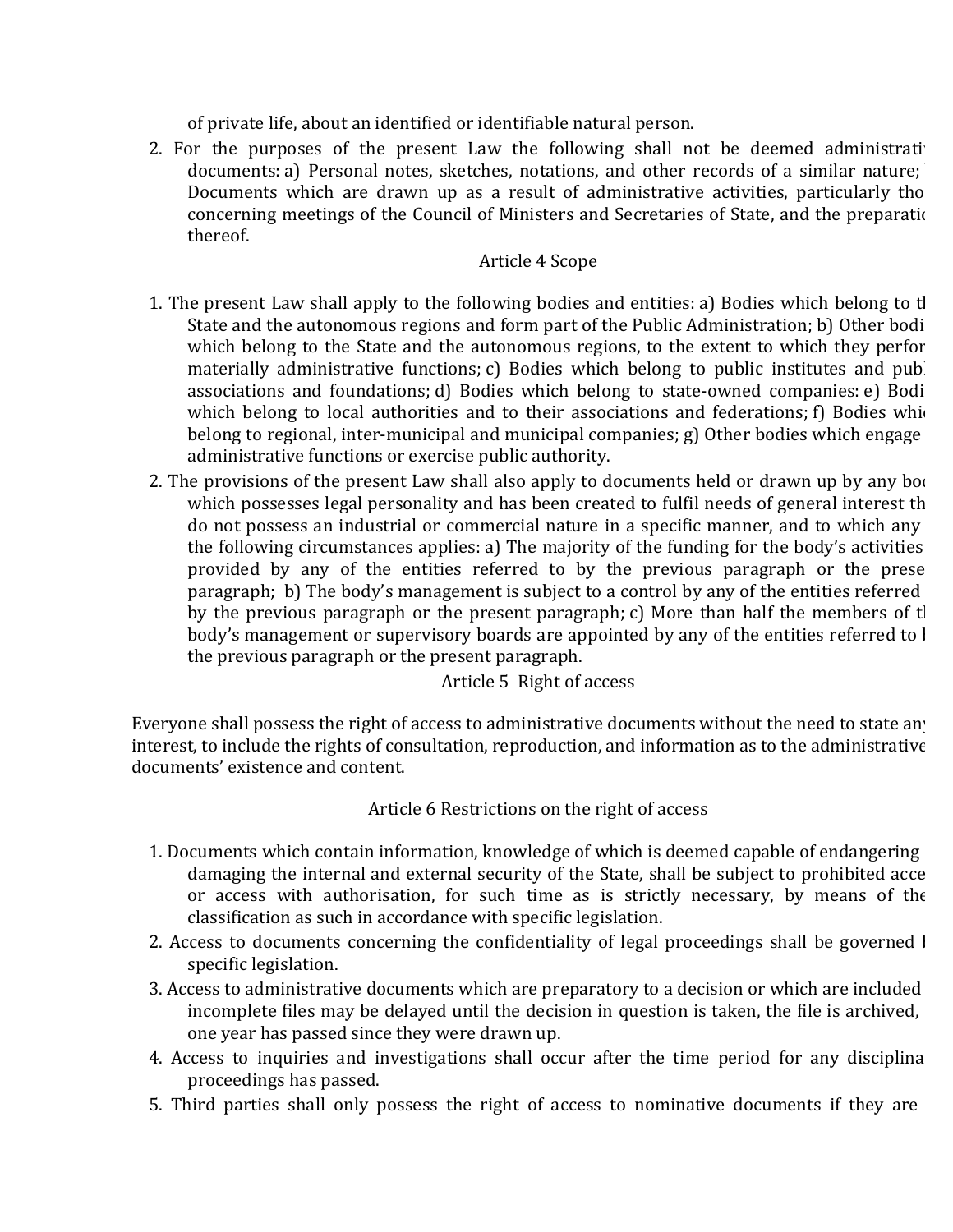possession of written authorisation from the person to whom the data refer, or if the demonstrate a direct, personal and legitimate interest which is sufficiently important und the principle of proportionality.

- 6. Third parties shall only possess the right of access to administrative documents which contain commercial or industrial secrets or the internal life of a company, if they are in possession written authorisation from the company in question, or if they demonstrate a direct, person and legitimate interest which is sufficiently important under the principle of proportionality.
- 7. Administrative documents which are subject to restricted access shall be the object of parti communication whenever it is possible to expunge the information concerning the reserve matter.

Article 7 Communication of health-related data

Health-related data shall be communicated via a doctor if the applicant so requests.

Article 8 Illegitimate use of information

- 1. The use of information in breach of copyright or industrial property rights shall not be permitte
- 2. Nominative documents which are communicated to third parties shall not be used for purpos other than those which led to their access, failing which there shall be liability for losses an damages as laid down by law.

Article 9 Person responsible for access

Every ministry, regional secretariat, local authority, public institute, public association, public foundation, public company, regional company, inter-municipal company, and municipal company shall designate a person to be responsible for compliance with the provisions of the present Law.

Article 10 Publicising of information

The bodies and entities referred to by Article 4 shall ensure that the following administrative information, which shall be updated at least every six months, is publicised, particularly in electronic databases which are easily accessible to the public by means of public telecommunications network: a) All documents, particularly internal rule-making orders, circulars, and guidelines which contain any framework for administrative activities; b) A list of all the documents which contain an interpretation of positive law or a description of administrative procedure, to particularly mention their title, subject matter, date, source, and a place in which they can be consulted.

CHAPTER II Exercise of the right of access to, and of the re-use of, administrative documents

Section I Right of access

Article 11 Form of access

1. Access to administrative documents shall occur by one of the following means, at the applicant option: a) Consultation, which shall take place in the departments or services that hold the documents in question and shall be free of charge; b) Reproduction by photocopying or an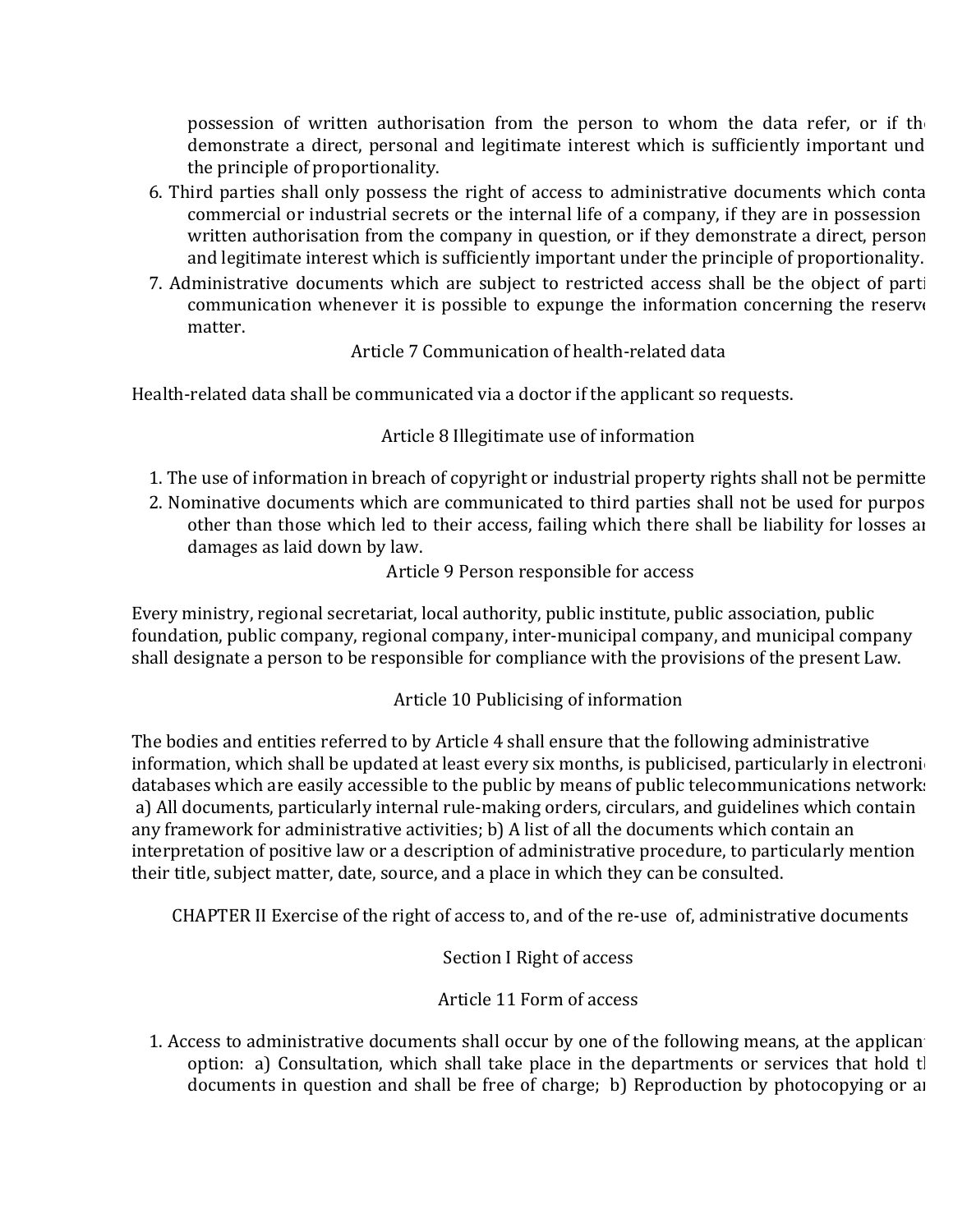technical, particularly visual, aural or electronic, means;  $c$ ) The issue of a certificate.

- 2. The documents shall be transmitted in an understandable form and in a manner whi accurately corresponds to the content of the register.
- 3. When there is a risk that the reproduction will cause damage to the document, the applicant  $m\epsilon$ at his own expense and under the direction of the department or service which holds the document, take steps to have it copied manually or reproduced by some other means that do not prejudice its conservation.
- 4. Computerised documents shall be sent by any means of electronically transmitting dat whenever it is possible to do so and on condition that the means in question is appropriate the understandability and faithfulness of the documents' content and the result accurate corresponds to the content of the register.
- 5. The body to which an application is made shall not be under a duty to create or adapt documen in order to satisfy the request, nor under an obligation to provide extracts of documents in the event that this involves a disproportionate effort which goes beyond the simple handling thereof.

#### Article 12 Reproduction costs

- 1. The reproduction provided for by paragraph  $(1)$ b of the previous Article shall take the form of single copy, which shall be subject to payment by whoever requests it of a fixed fee, whi shall be equal to the sum of the proportional costs of the use of machines and tools and of the materials used and the service provided, but shall not exceed the average amount for the equivalent service practised by the market.
- 2. With due regard to the provisions of the previous paragraph and after consulting  $t$ Commission on Access to Administrative Documents (hereinafter referred to in abbreviate form as "CADA"), the Government of the Republic, the Governments of the Autonomo Regions, and the national associations of local authorities shall set the fees to be charged f reproductions and certificates of administrative documents.
- 3. Bodies which possess an autonomous power to tax shall not set fees that exceed the variour amounts set in accordance with the previous paragraph by more than  $100\%$ , and shall abid by those amounts until such time as they publish their own tables of fees.
- 4. The bodies and entities referred to by Article 4 shall affix a list of the fees they charge f reproductions and certificates of administrative documents in a place which is accessible the public.
- 5. A body to which an application is made may require an advance to guarantee payment of fe and, where applicable, of postage or shipping charges.

Article 13 Requests for access

- 1. Access to documents shall be requested in writing in the form of an application which shall contain such elements as are essential to the identification of the documents in questic together with the applicant's name, address and signature.
- 2. Bodies to which applications are made may also accept verbal applications, and shall do so cases in which the law so requires.
- 3. No complaint shall be made to CADA under the terms of the present Law unless the application for access in question was made in writing, or at least the verbal application in question  $w$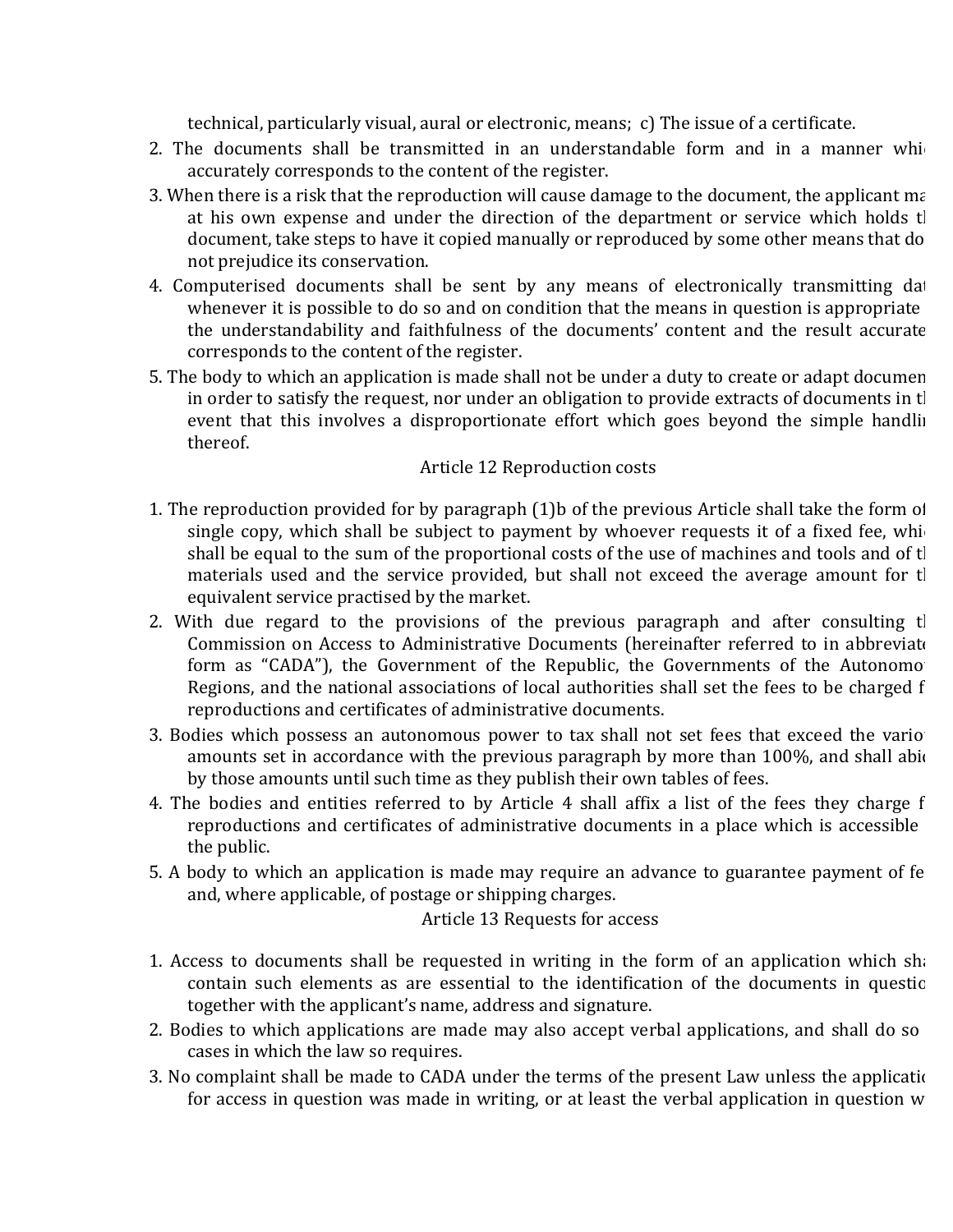denied in writing.

- 4. If an application is not sufficiently precise, within five days the body to which it was made shall inform the applicant of the shortcoming and invite him to make it good within a time period be set for that purpose.
- 5. Acting in the person of their members of staff, the bodies and entities referred to by Article shall assist the public in identifying the documents they want, particularly by informing the of the way in which their archives and registers are organised and used.

Article 14 Responses to requests for access

- 1. The body to which an application for access to an administrative document is made shall, with ten days: a) Communicate the date, place and means on, in and by which the consultation, one is requested, is to take place; b) Issue the requested reproduction or certificate; Communicate in writing the reasons for any total or partial denial of access to the desire document, together with a description of the guarantees applicable to administrative an litigious appeals against the decision in question; d) Inform the applicant that it does n possess the document and, if it knows what body does hold it, send the application to th body with a copy to the applicant; e) Expound any doubts which it has about the decision has to make to CADA, in order that the latter may issue a formal opinion thereon.
- 2. In the case of subparagraph e) of the previous paragraph, the body to which the application w made shall inform the applicant and send CADA a copy of the application and of all such information and documents as are appropriate to providing it with the facts in the case.
- 3. The Public Administration shall not be obliged to satisfy applications whose repetitive and systematic nature or the number of documents they entail reveal a manifestly improp nature.
- 4. In exceptional cases, if the volume or complexity of the information so warrant, the time period referred to by paragraph  $(1)$  above may be extended to a maximum of two month whereupon the applicant shall be informed of the fact and of the grounds therefore within maximum of ten working days.

### Article 15 Right of complaint

- 1. Applicants may complain to CADA about a lack of response, denial of an application, or any oth decision which restricts access to administrative documents.
- 2. A complaint shall interrupt the time period for judicial submission of a request for a court ord to provide information, consult files, or issue certificates, and shall be made within the sa time period, to which the provisions governing the submission to a court of procedural iter shall apply mutatis mutandis.
- 3. In the event that the complaint is not summarily dismissed, CADA shall invite the body to whi the application was made to respond to the complaint within ten days.
- 4. In both the case of a complaint and that of the consultation provided for by Article 14(1)e, CAI shall have forty days in which to draw up the applicable situation assessment report and sen it with its due conclusions to all the interested parties.
- 5. Once it has received the report referred to by the previous paragraph, the body to which the application was made shall communicate its duly justified final decision to the applicant with ten days, failing which there shall be deemed to be an absence of decision.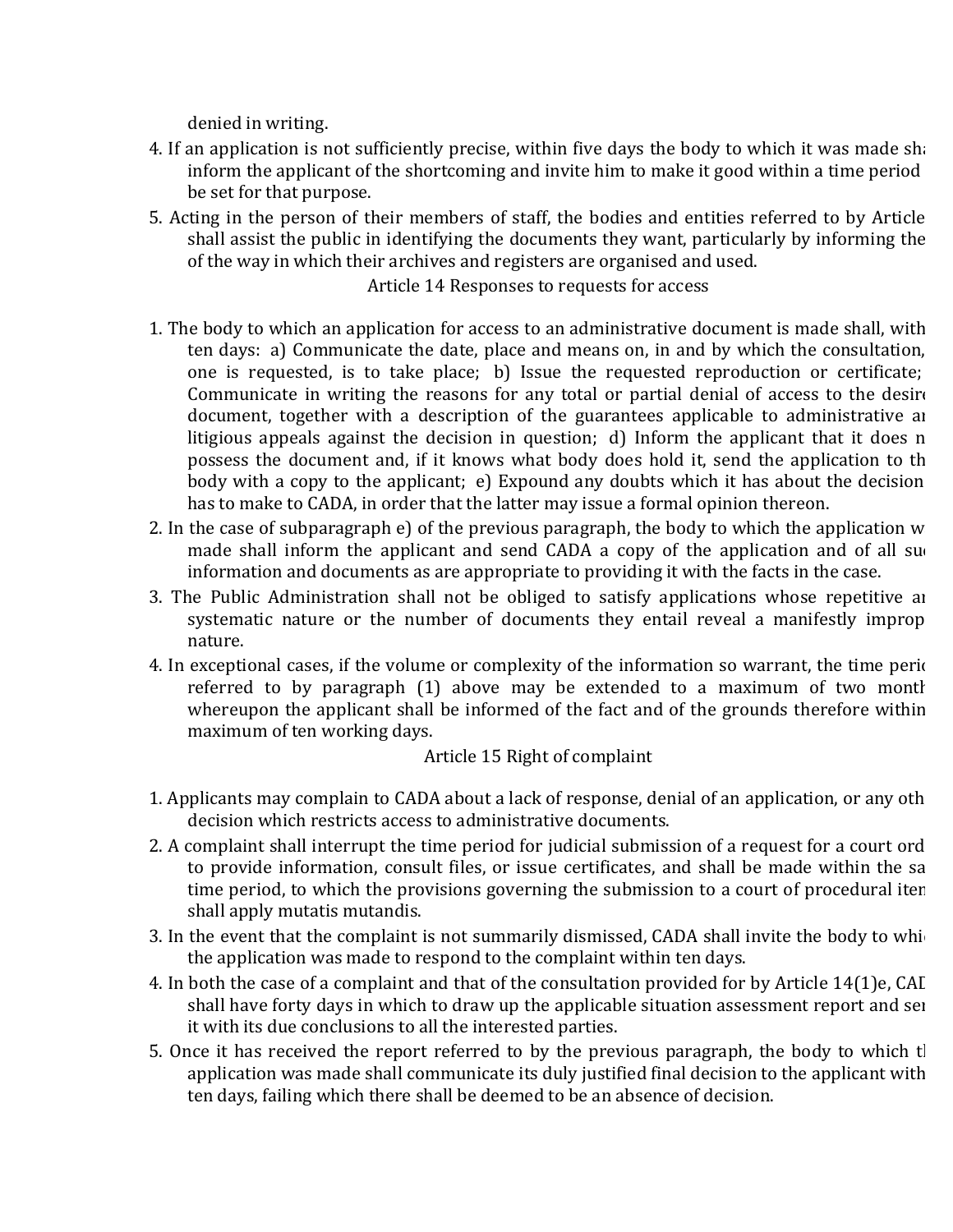6. An interested party may impugn either the decision or the absence of decision referred to by the previous paragraph before the administrative courts, whereupon the rules governing  $t$ process of requesting a court order referred to by paragraph (2) above shall apply.

SECTION II Re-use of documents

Article 16 General principle

- 1. Documents which are held or drawn up by the bodies referred to by Article 4 and access to whiis authorised under the terms of the present Law, may be re-used by natural persons or bodi corporate for purposes other than the public service purpose for which they were produced.
- 2. The provisions of the present Section shall not prejudice the use of texts of conventions, law regulations, reports, or administrative, judicial decisions or decisions made by any body authority belonging to the State or the Public Administration, or the use of official translation of such texts.
- 3. The provisions of the present Section shall not apply to documents held or drawn up by: Public-service broadcasting companies, their subsidiaries, and other bodies which perfor public-service broadcasting functions; b) Learning and research establishments includir when pertinent, organisations created with a view to the transfer of results of research; Public or private bodies corporate which dedicate themselves to the provision of cultur activities, particularly museums, libraries, archives, orchestras, and opera, dance and theat companies.
- 4. Exchanges of documents between the bodies referred to by Article 4 shall not constitute re-u when conducted exclusively in the performance of their functions.
- 5. Save only in cases in which the Public Administration agrees to it, whosoever re-us administrative documents shall not alter the information they contained, or allow the meaning to be distorted, and shall always mention the sources, as well as the date on whi the information in question was last updated.

Article 17 Requests for re-use

- 1. The re-use of documents shall be dependent on express authorisation by the body which hole them, to be obtained by means of an application submitted by the applicant.
- 2. Applications for re-use shall be made in writing in the same application as that in which access the document in question is requested.
- 3. When the re-use of documents is intended for educational or research and developme purposes, applicants shall make express mention of the fact.

Article 18 Excluded documents

The following shall not be the object of re-use: a) Documents which were drawn up in pursuit of a privately managed activity of the body in question; b) Documents whose copyright or related rights belong to third parties, or whose reproduction, dissemination or use might constitute the practise of unfair competition;  $c$ ) Nominative documents, save only with authorisation by the person to whom they refer, or a legal provision which expressly provides for their re-use, or when value judgements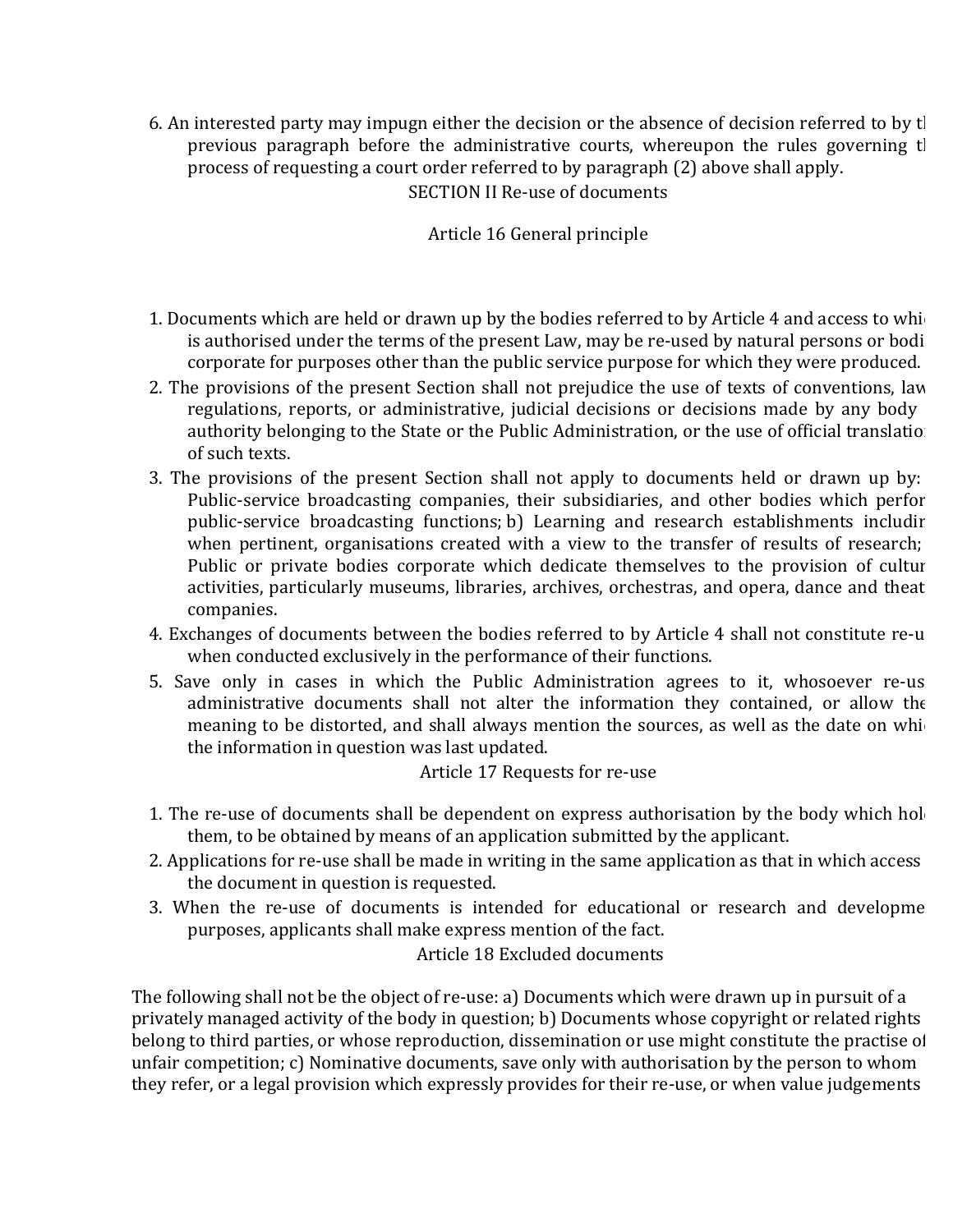information covered by the reservation on the intimacy of private life can be rendered anonymous.

Article 19 Responses of bodies to which applications are made

- 1. Within the same time period as that provided for by Article  $14(1)$ , bodies to which an application for the re-use of a document is made shall: a) Authorise the re-use of the document; or Indicate the reasons for the total or partial denial of the re-use of the document, and the forr of oversight which are available to the applicant should he contest the decision.
- 2. An application to re-use a document shall only be denied on the grounds that it breaches the la particularly the provisions of the present Law.
- 3. The duty to indicate the reasons for denial shall include naming the natural person or bod corporate who or which holds the copyright or related rights to the document in questic when such holding constitutes the grounds for denial of the desired re-use.
- 4. In the case of an extensive or complex application, the time period provided for by paragraph ( above may be extended once for an identical amount of time, subject to notification of tl applicant within five days of receipt of the application.

Article 20 Conditions governing re-use

- 1. Authorisations granted under the terms of the previous Article may be subject to complian with certain conditions governing re-use.
- 2. The re-use of documents may also be subject to payment by the applicant, in accordance wi terms and conditions to be set by joint ministerial order of the Ministers with responsibili for the Finance, Public Administration, and Administrative Modernisation areas; the tot amount charged for access and re-use shall not exceed the costs incurred in the gathering production, reproduction and publicising of the document in question, plus a reasonab margin intended to recover any investments and ensure the good quality of the service.
- 3. Re-use may also be subject to payment by the applicant of the cost of rendering the documen anonymous.
- 4. The body to which an application is made may require an advance to guarantee payment of fe and, where applicable, of postage or shipping charges.
- 5. When setting the amounts to be charged under the terms of paragraphs  $(1)$  and  $(2)$  above, the body to which an application is made shall base itself on the costs incurred during the norm accounting period, to be calculated in accordance with the applicable accounting principles.
- 6. Different sets of pricing rules shall be introduced, depending on whether documents are to be r used for commercial or non-commercial purposes, and the re-use of documents f educational or research and development purposes shall be free of charge.
- 7. The conditions governing re-use and the amounts charged shall not unnecessarily restrict  $t$ possibilities for re-use, and bodies to which applications are made shall not therel discriminate between categories of re-use that are equivalent to one another, or restri competition.

## Article 21 Publicity

The conditions governing re-use and the applicable prices, to include the time period and form of payment therefore, shall be established in advance and publicised, whenever possible by electronic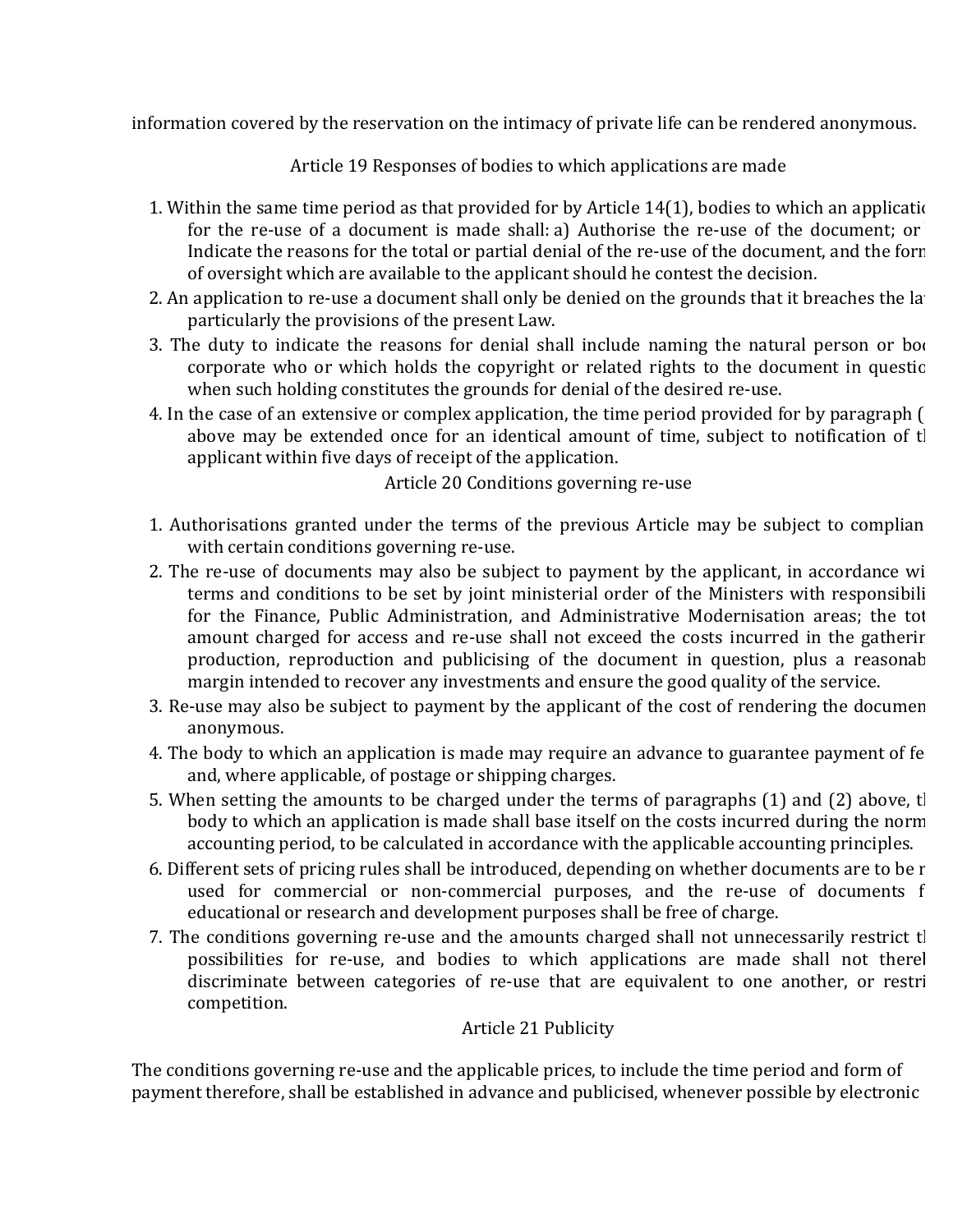means, and the basis on which amounts that are to be charged are calculated shall be indicated whenever an applicant so requests.

Article 22 Prohibition of exclusive agreements

- 1. Entry into exclusive agreements for the re-use of documents shall be prohibited, save only cases in which the constitution of an exclusive right is necessary to the provision of a servicewhich is in the public interest.
- 2. Exclusive agreements which are entered into under the terms of the previous paragraph, and the grounds therefore, shall be publicised, whenever possible by electronic means.
- 3. The underlying reasons for the constitution of an exclusive right shall be the object of perioc examination, to be conducted at least every three years.
- 4. Existing exclusive agreements which do not comply with the provisions of paragraph (1) abo shall terminate on 31 December 2008.

Article 23 Court orders for the re-use of documents

Without prejudice to other guarantees provided for by law, when an application to re-use which is formulated under the terms of the present Section is not complied with in full, the interested party may ask the competent administrative court to order the body to which the application was made to do so, and the provisions of Articles 104 to 108 of the Code of Administrative Court Procedure (CPT. shall apply accordingly.

Article 24 Publicising documents which are available for re-use

- 1. Bodies which are covered by the provisions of the present Section shall publicise lists of the documents that are available for re-use, whenever possible by electronic means.
- 2. As soon as possible and with a view to facilitating the search for documents which are availab for re-use, the information provided for by the previous paragraph shall be organised on website containing decentralised lists.

# CHAPTER III CADA

# Article 25 Nature

- 1. CADA shall be an independent administrative body, which shall operate under the aegis of  $t$ Assembly of the Republic and shall be responsible for making its best efforts to ensure compliance with the provisions of the present Law.
- 2. CADA shall dispose of an annual budget, provision for which shall be included in the budget the Assembly of the Republic.

# Article 26 Composition

1. CADA shall be composed of the following members: a) One Justice of the Supren Administrative Court, who shall be appointed by the Supreme Council of Administrative and Fiscal Courts and shall chair the Commission; b) Two Members of the Assembly of the Republic, to be appointed by the latter, one upon a proposal from the parliamentary group the largest political party which supports the Government, and one upon a proposal from the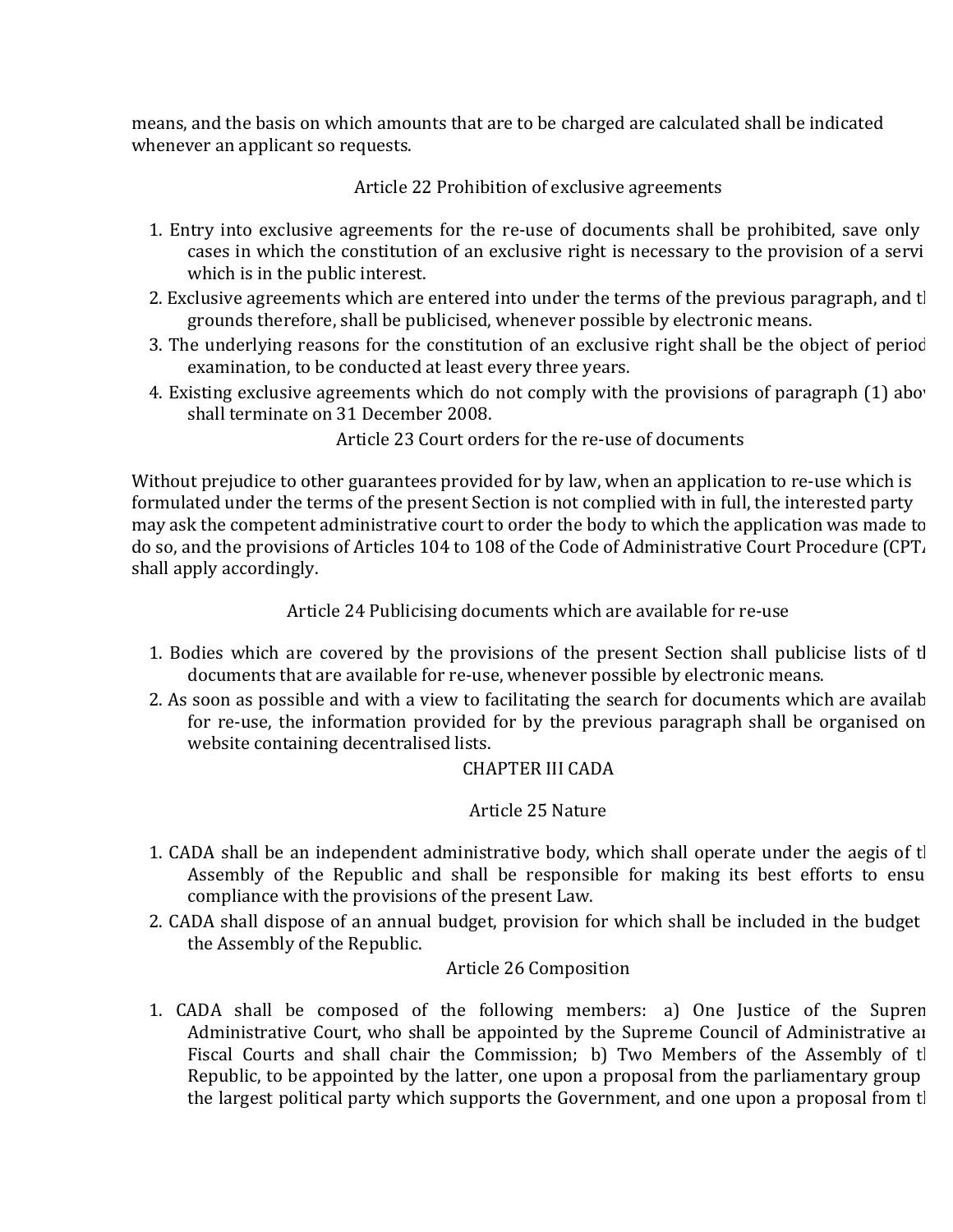largest opposition party; c) A Professor of Law, to be appointed by the President of the Assembly of the Republic; d) Two prominent persons, to be appointed by the Government; One prominent person appointed by the Governments of each of the autonomous regions; One prominent person, to be appointed by the National Association of Portugue Municipalities (ANMP); g) A lawyer, to be appointed by the Lawyers' Order; h) One member to be appointed by the National Data Protection Commission (CNPD) from among its ov members.

- 2. Full members shall be substituted by substitute members appointed by the same persons and bodies.
- 3. The members of CADA shall be installed in the presence of the President of the Assembly of the Republic within the ten days following the publication of the list of the Commission's membe in Series I of the Diário da República.
- 4. Their terms of office shall be for two years, shall be renewable, and shall terminate upon the installation of new members.

#### Article 27 Responsibilities

- 1. CADA shall be responsible for: a) Drawing up its own internal regulations, which shall  $\parallel$ published in Series II of the Diário da República; b) Considering complaints which a submitted to it in accordance with Article  $15$ ; c) At the request of the bodies and entiti referred to by Article 4, issuing a formal opinion on access to administrative documents;  $d$ ) the request of a body to which an application has been made or of an interested party, issuing a formal opinion on the communication of documents between departments, services and bodies belonging to the Public Administration, unless there is a foreseeable risk that data w be linked to other data, in which case the question shall be put to the National Data Protection Committee (CNPD); e) Pronouncing on the document registration and classification system; At the request of the Assembly of the Republic, the Government, or the bodies and entiti referred to by Article 4, issuing a formal opinion on the drawing up and implementation complementary legislation; g) Drawing up an annual report on the implementation of  $t$ present Law and on its own activities, to be sent to the Assembly of the Republic f publication and consideration and to the Prime Minister; h) Helping to clarify and publici the different means of access to administrative documents, within the overall framework the principle of open administration. i) Imposing fines in proceedings involving administratioffences.
- 2. CADA's draft decisions shall be drawn up by its members with the support of its technic services.
- 3. CADA's formal opinions shall be published in accordance with its own internal regulations. Article 28 Cooperation of the Public Administration
- 1. Every director, member of staff and agent of the bodies and entities referred to by Article 4 shall be under a duty to cooperate with CADA, failing which they may be held responsible disciplinary or other terms, as laid down by law.
- 2. For the purposes of the previous paragraph, all information that is relevant to knowledge of  $t$ questions submitted to CADA within the scope of its responsibilities shall be communicated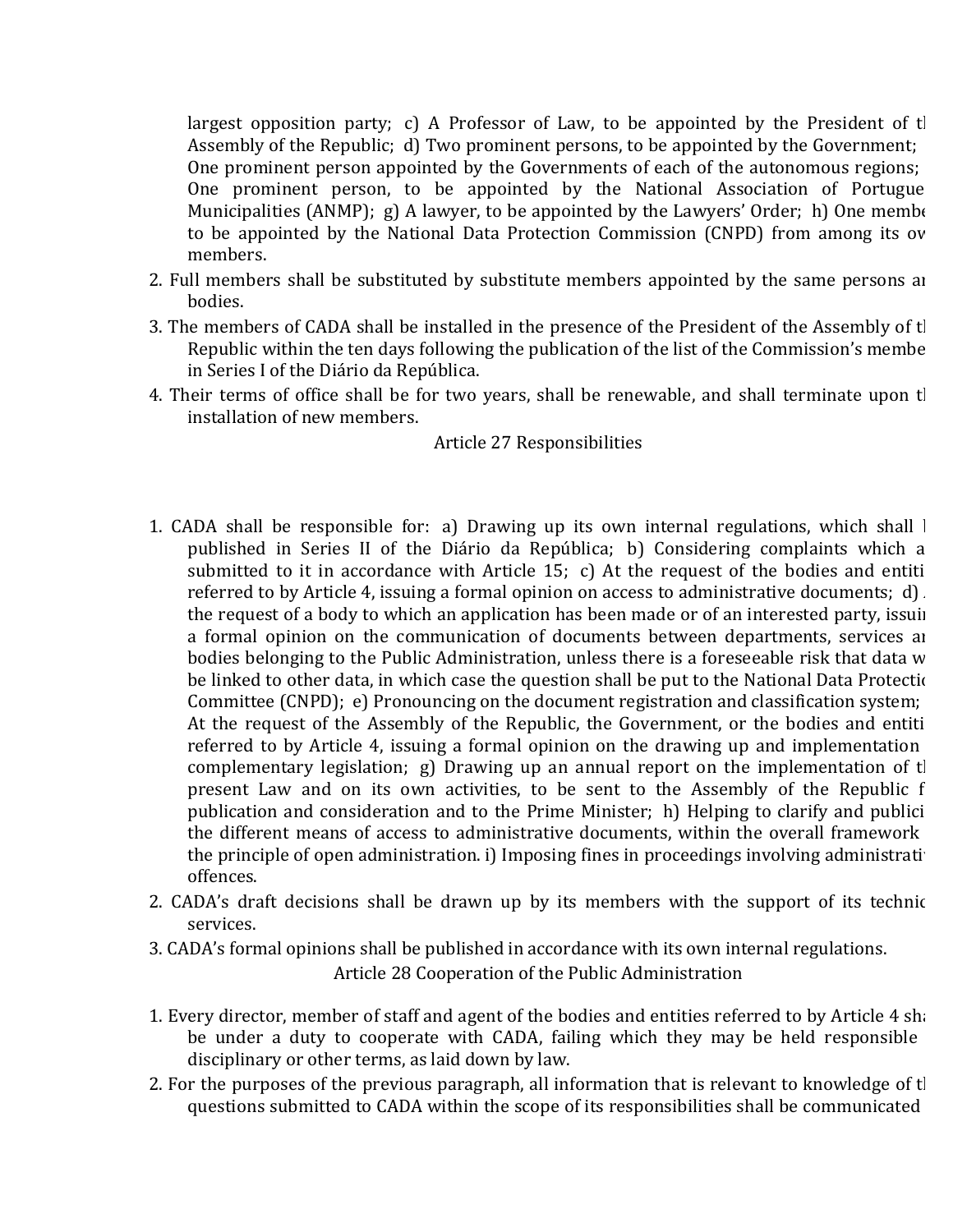CADA.

## Article 29 Status of members of CADA

- 1. Persons who do not enjoy full possession and use of their civic and political rights shall not  $\vert$ members of CADA.
- 3. Members of CADA shall be under the following duties: a) To be unbiased, rigorous an independent in the performance of their functions; b) To actively and assiduously take part CADA's work.
- 3. Members of CADA shall not be prejudiced in the stability of their employment, in the professional careers, particularly any promotions to which they have become entitled in the meantime, in any public competitive tenders in which they participate, or in the social securi system from which they benefit on the date on which their term of office begins.
- 4. Members of CADA shall enjoy secure tenure of office, and their functions shall not cease befo their terms of office come to an end, save only in the following cases: a) Their death; b) physical impossibility which is permanent or whose duration is expected to last beyond the date on which their term of office is to end; c) They resign their position; d) They lose the seat on the Commission.
- 5. Resignations shall take effect upon presentation of the applicable written declaration to the President of CADA, and shall be published in Series II of the Diário da República.
- 6. Members of CADA who become subject to any of the inabilities or incompatibilities provided f by law, or who fail to attend three consecutive meetings or six non-consecutive meetings any one calendar year without due justification, shall lose their seat on the Commission.
- 7. A loss of seat shall be the object of a decision, which shall be published in Series II of the Diário República.

### Article 30 Remuneratory status

- 1. The President shall receive the remuneration and other benefits applicable to a Justice of  $t$ Supreme Administrative Court, together with a monthly expense allowance in an amou equal to 20% of his monthly salary.
- 2. With the exception of the President, every member may accumulate the exercise of his manda with other functions, and shall receive an allowance equal to  $25%$  of the amount represent by index 100 on the salary scale applicable to civil service managers.
- 3. With the exception of the President, every member shall receive an allowance equal to 5% of the amount represented by index 100 on the salary scale applicable to civil service managers f each CADA session in which he participates.
- 4. Every member shall possess the right to expenses and the reimbursement of transport an communications costs as provided for in relation to the post of Director-General.
- 5. The travel expense allowances of the prominent persons appointed by the Governments of  $t$ autonomous regions shall be processed in accordance with the then current rules of tl applicable regional administration.

Article 31 Responsibilities of the President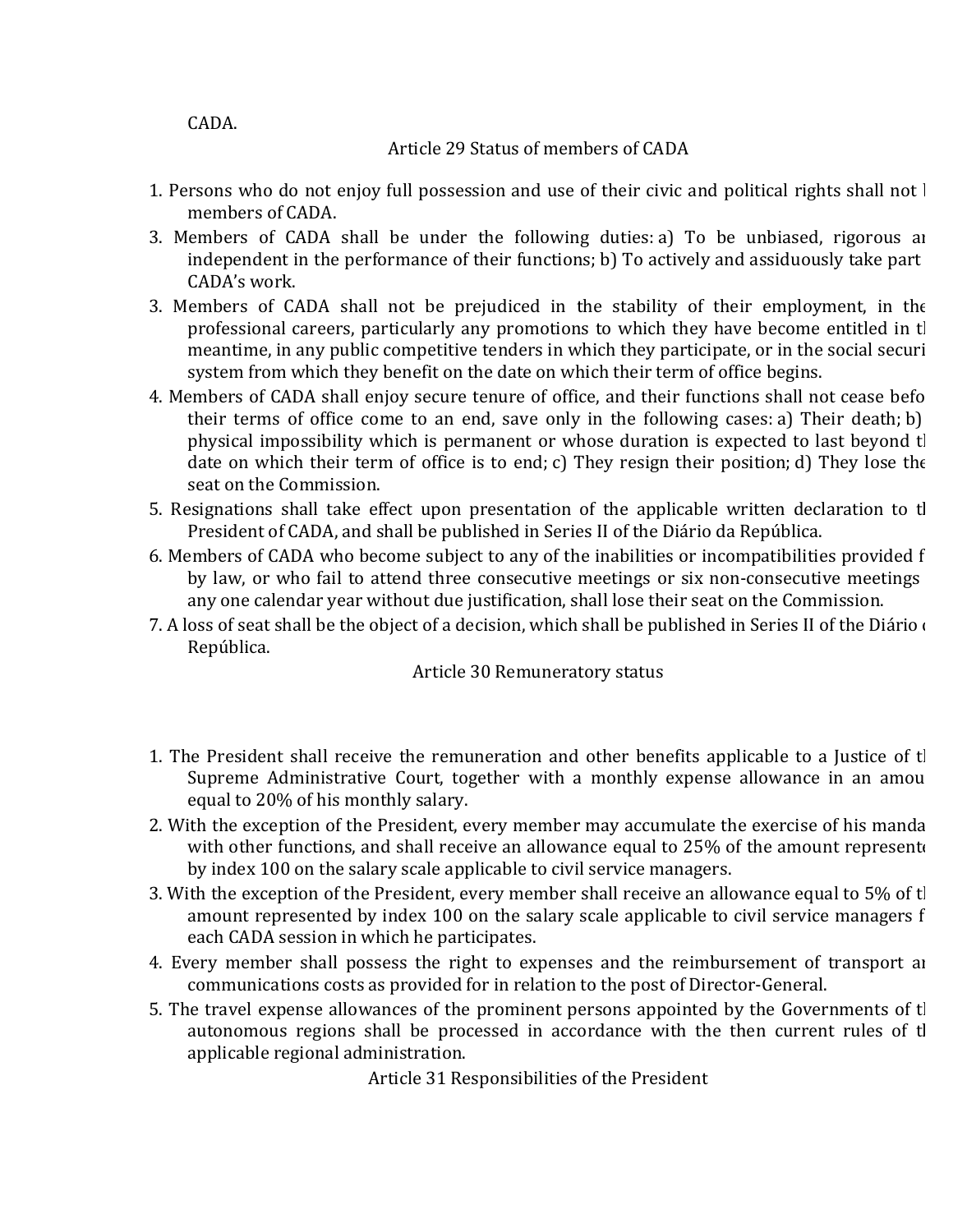- 1. Within the overall framework of the guidelines laid down by CADA, the President, who shall l entitled to delegate to the Secretary, shall fulfil the responsibilities which the law lays dov for the post of chief executive of an autonomous body in matters concerning personnel financial, asset-related and administrative management.
- 2. CADA may delegate to its President powers to consider and make decisions in relation to: Complaints which are manifestly unfounded or made after the expiry of the applicable tin period; b) Complaints which are withdrawn; c) Cases in which complaints become pointless. Article 32 Support services
- 1. CADA shall possess its own technical and administrative support services, whose regulations an staff roster shall be approved by Resolution of the Assembly of the Republic, upon a propos from the Commission.
- 2. The regulations and staff roster provided for by Law no. 8/95 of 29 March 1995 shall continue apply until the legal instrument referred to by the previous paragraph enters into force. CHAPTER IV Administrative offences

### Article 33 Administrative offences

- 1. The following natural persons and bodies corporate shall be deemed to have committed  $\mathbf{a}$ . administrative offence punishable with a fine: a) Those who or which re-use public sect documents without the authorisation of the competent body; b) Those who or which re-u public sector documents without complying with the conditions governing re-use laid down l Article  $20(1)$ ; c) Those who or which re-use public sector documents without having paid the amount set by Article  $20(2)$  and  $(3)$ .
- 2. The infractions provided for by subparagraphs a) and c) of the previous paragraph shall  $\parallel$ punishable by the following fines: a) In the case of a natural person, a minimum of  $\epsilon$  300.000 and a maximum of  $\epsilon$  3,500.00; b) In the case of a body corporate, a minimum of  $\epsilon$  2,500.00 and a maximum of  $\in$  25,000,00.
- 3. The infraction provided for by paragraph  $(1)$ b above shall be punishable by the following fines: a) In the case of a natural person, a minimum of  $\epsilon$  150.00 and a maximum of 1,750.00; b) In the case of a body corporate, a minimum of  $\epsilon$  1,250.00 and a maximum of 12,500.00.

Article 34 Negligence and attempts

In the case of the administrative offences provided for by the previous Article, negligence and attempts shall always be punished.

Article 35 Imposition of fines

1. The finding of facts in proceedings for administrative offences shall be the responsibility of the Public Administration department or service in which the infraction in question was detecte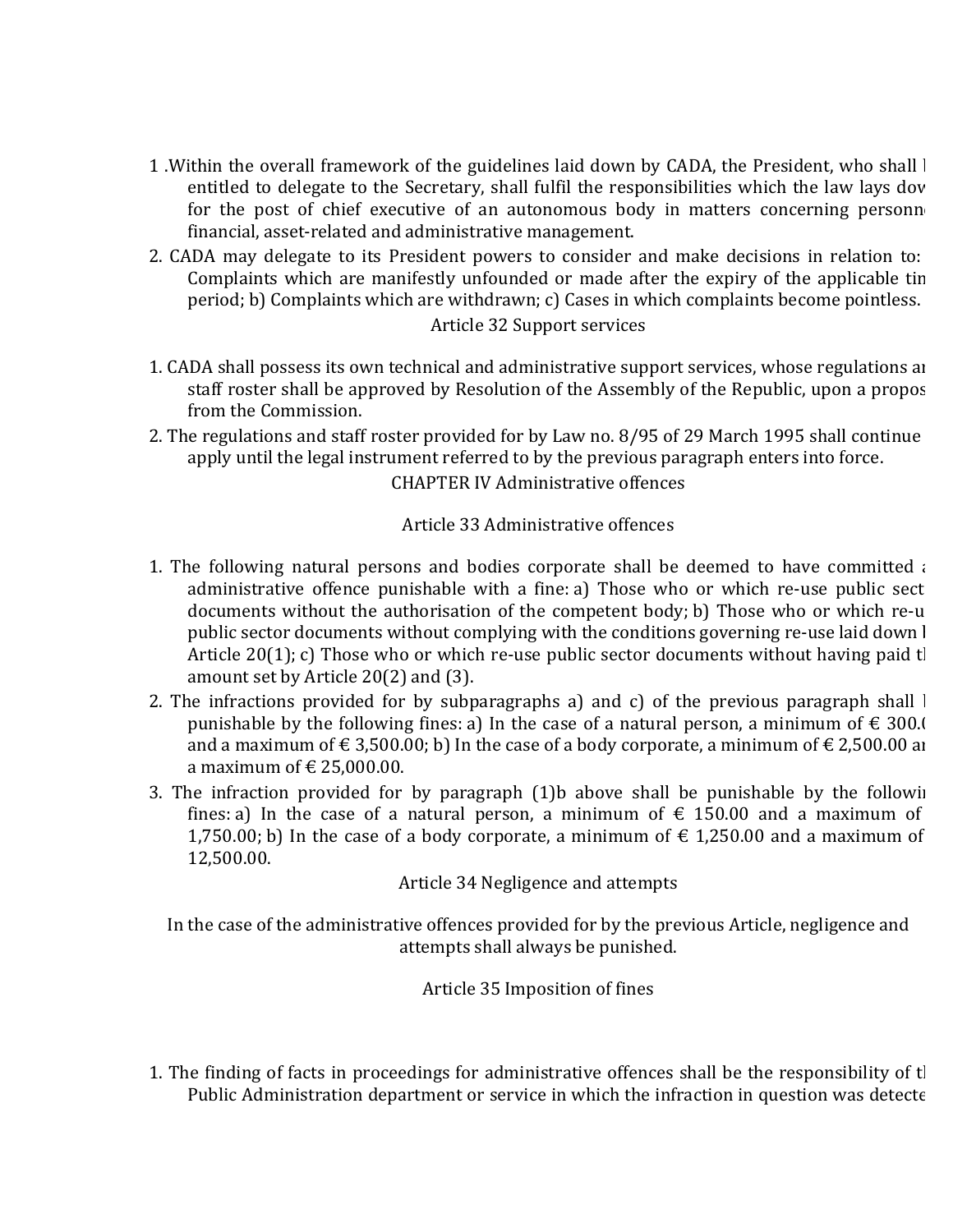and may be completed by CADA's support services.

- 2. CADA shall be responsible for the imposition of the fines provided for by the present Law.
- 3. In the event that it is not impugned within the time period laid down by law, a decision made  $\frac{1}{1}$ CADA shall constitute authority to execute.

Article 36 Destination of income

Amounts charged as the result of the imposition of fines shall be credited: a)  $40\%$  to CADA; b)  $40\%$  t the State; and, c) 20% to the body referred to by Article 4 which has been injured by the practice of the infraction.

Article 37 Failure to perform a duty

Whenever an administrative offence results from a failure to perform a duty, the imposition of a sanction and the payment of a fine shall not dispense the offender from performance thereof, if it is still possible.

# Article 38 Judicial impugnation

- 1. An impugnation of a final decision made by CADA shall take the form of a claim, which shall  $\vert$ submitted within ten days of notification of the decision.
- 2. In the event of such an impugnation, CADA may modify or revoke its decision, whereupon it shall notify the impugner of its new final decision.
- 3. In the event that it maintains its existing decision, within ten days CADA shall forward the clai to the Public Prosecutors' Office at the Lisbon Administrative and Fiscal Court.

Article 39 Course of judicial proceedings

- 1. With the assistance of a specialist or representative from CADA, the Public Prosecutors' Offi shall complete the case file and present it to the Judge.
- 2. If the defence, the Public Prosecutors' Office and CADA do not oppose it, the Judge may decide the case in question in accordance with the present Law by issuing a simple court order.
- 3. If a hearing takes place, the applicable formalities shall be reduced to the indispensab minimum, evidence shall not be tape-recorded, and no more than three witnesses shall  $\vdash$ heard in relation to each alleged administrative offence.
- 4. The Judge shall always possess the power to award compensation to whomsoever he deer entitled thereto.
- 5. The Judge's final decision shall be subject to appeal directly to the Supreme Administrative Cou which shall rule thereon ex officio.

# Article 40 Revocation

Law no. 65/93 of 26 August 1993, as amended by Law no. 8/95 of 29 March 1995, Law no. 94/99 of 16 July 1999 and Article 19 of Law no. 19/2006 of 12 June 2006, is hereby revoked.

# Article 41 Entry into force

The present Law shall enter into force on the first day of the month following its publication, save or